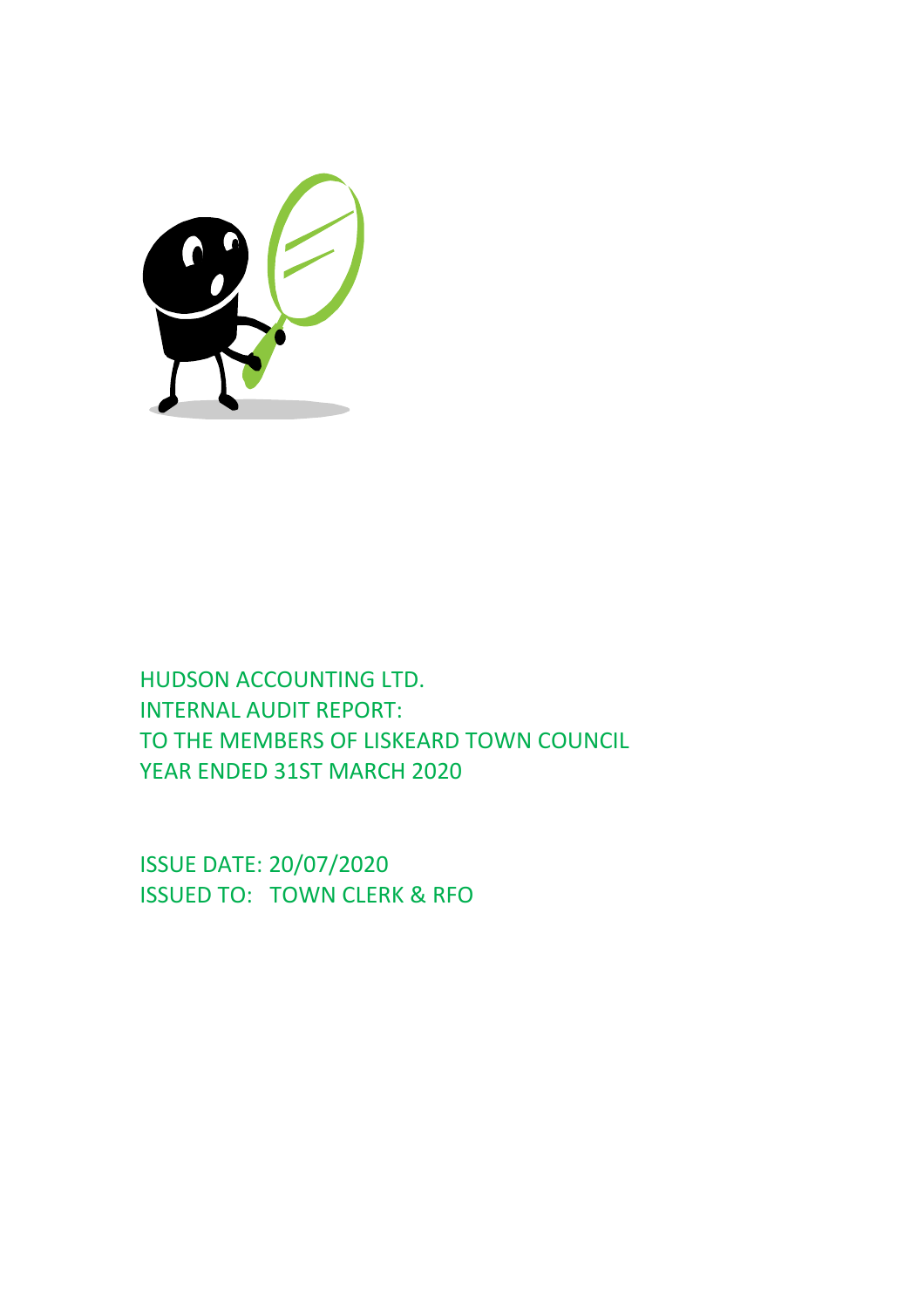# **INTRODUCTION:**

Internal auditing is an independent, objective assurance activity designed to improve an organisation's operations. It helps an organisation accomplish its objectives by bringing a systematic, disciplined approach to evaluate and improve the effectiveness of risk management, control, and governance processes.

# **Scope:**

The scope of the audit covers, as a minimum, the areas included in the Internal Audit Report contained in the Annual Governance & Accountability Return and the Transparency Code.

# **Approach:**

Audit work is carried out in line with the Chartered Institute of Public Finance and Accountancy's Internal Audit Standards and guidance issued by the National Association of Local Councils.

Where applicable we have included reference to 'proper practice' and the associated guidance as laid out in 'Governance & Accountability for Smaller Authorities in England' which is applicable to financial years from 1st April 2019.

Selective testing was carried out and the relevant policies, procedures and controls were reviewed. Documentation was requested electronically, and other testing was carried out remotely due to the coronavirus pandemic.

# **GENERAL COMMENTS:**

We would like to thank the staff for their assistance and co-operation during the audit.

The matters raised in this report are only those which came to our attention during our internal audit work and are not necessarily a comprehensive statement of all the weaknesses that exist, or of all the improvements that may be required.

In giving our internal audit opinion, it should be noted that assurance can never be absolute. The most that the internal audit service can provide is a reasonable assurance that there are no major weaknesses in risk management, governance, and control processes. The audit does not guarantee that the accounting records are free from fraud or error.

# *The review undertaken obtained a level of assurance which has allowed us to complete the Internal Audit Report element of the Annual Governance & Accountability Return with no qualifications, thus in all significant respects, the control objectives were being achieved throughout the financial year to a standard adequate to meet the needs of the Council*

We have provided a table of audit recommendations that allow for the Council's response which can be used as an ongoing monitoring tool. We would be grateful if, in due course, it is completed and returned to us.

Also attached, as Appendix 1 is a copy of the completed Internal Audit Report required as part of the Annual Governance & Accountability Return.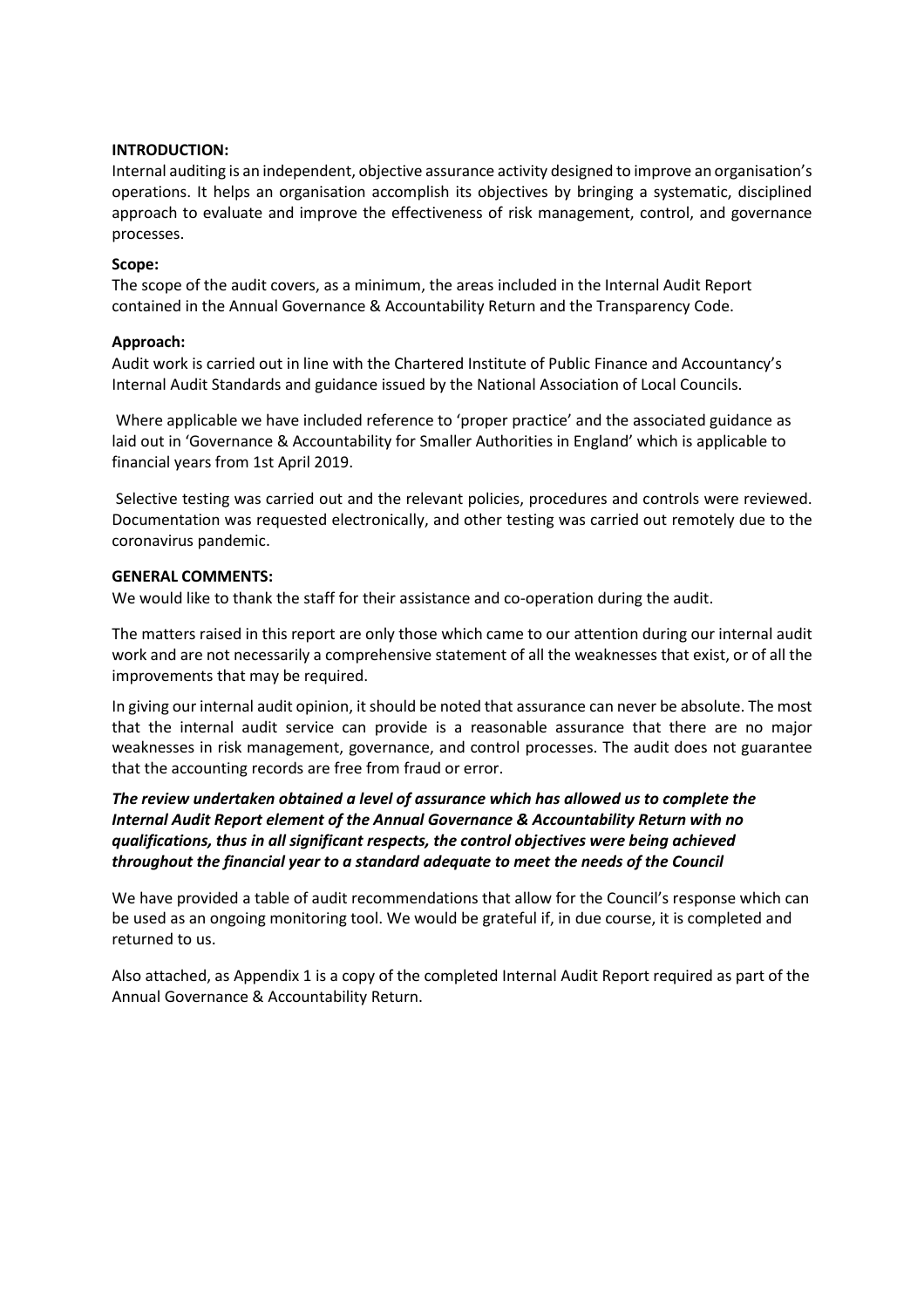# **AUDIT COMMENTARY:**

Items in **bold text** within the body of the report represent our findings in respect of the application of controls, text in *italics* represent suggested actions that fall short of being a formal recommendation or do not necessarily pertain to the application of internal controls.

- **A**. **Appropriate accounting records have been properly kept throughout the financial year. The accounting records are maintained on RBS Omega software, which is sector specific. They were up to date and appeared free from material errors.**
- **B. This authority complied with its financial regulations, payments were supported by invoices, all expenditure was approved, and VAT was appropriately accounted for.** *Financial Regulations*

**Financial Regulations based on the national model documentation are in place and were last reviewed in August 2019.**

# **Financial Regulation 11.1(b) sets out the requirement to comply with the Public Contracts Regulations 2015 and places a limit of £60,000 (the Council's own threshold for a formal tender process).**

*The Regulations apply to procurements above £25,000 whether they are subject to a formal tender process or not and it is suggested that the wording is amended to reflect this and that the Regulations are followed for all such procurement activity.*

## *Purchasing*

# **Purchase orders are used and are kept in a separate file rather than being appended to the invoice.**

*The audit trail would be enhanced if purchase orders were attached to the invoice once payment has been agreed. The Council's accounting system has a purchase order module which also allows commitments to be taken into consideration when monitoring budgets and may be worth considering.*

## *Payment*

**Payments are included on payment schedules which are reported to and approved by Members, the values included are exclusive of VAT, so the total amount of actual payments are not included.**

*The control should be in respect of payments made not the impact on the Council's accounts and thus the total value of payments should be included in future.*

**Within the sample tested payments had been supported by invoices, certified by the RFO and VAT had been accurately recorded.**

**Internet banking controls are about to be strengthened to incorporate Member 'release' of payments.**

#### *Grants:*

**A sample of grant payments made was traced to Member approvals and found to be in order.**

# **C. This authority assessed the significant risks to achieving its objectives and reviewed the adequacy of arrangements to manage these**.

*Insurance*

**Statutory insurances are in place and the Fidelity Guarantee is adequate at £700K.**

*Risk Assessment & Internal Controls*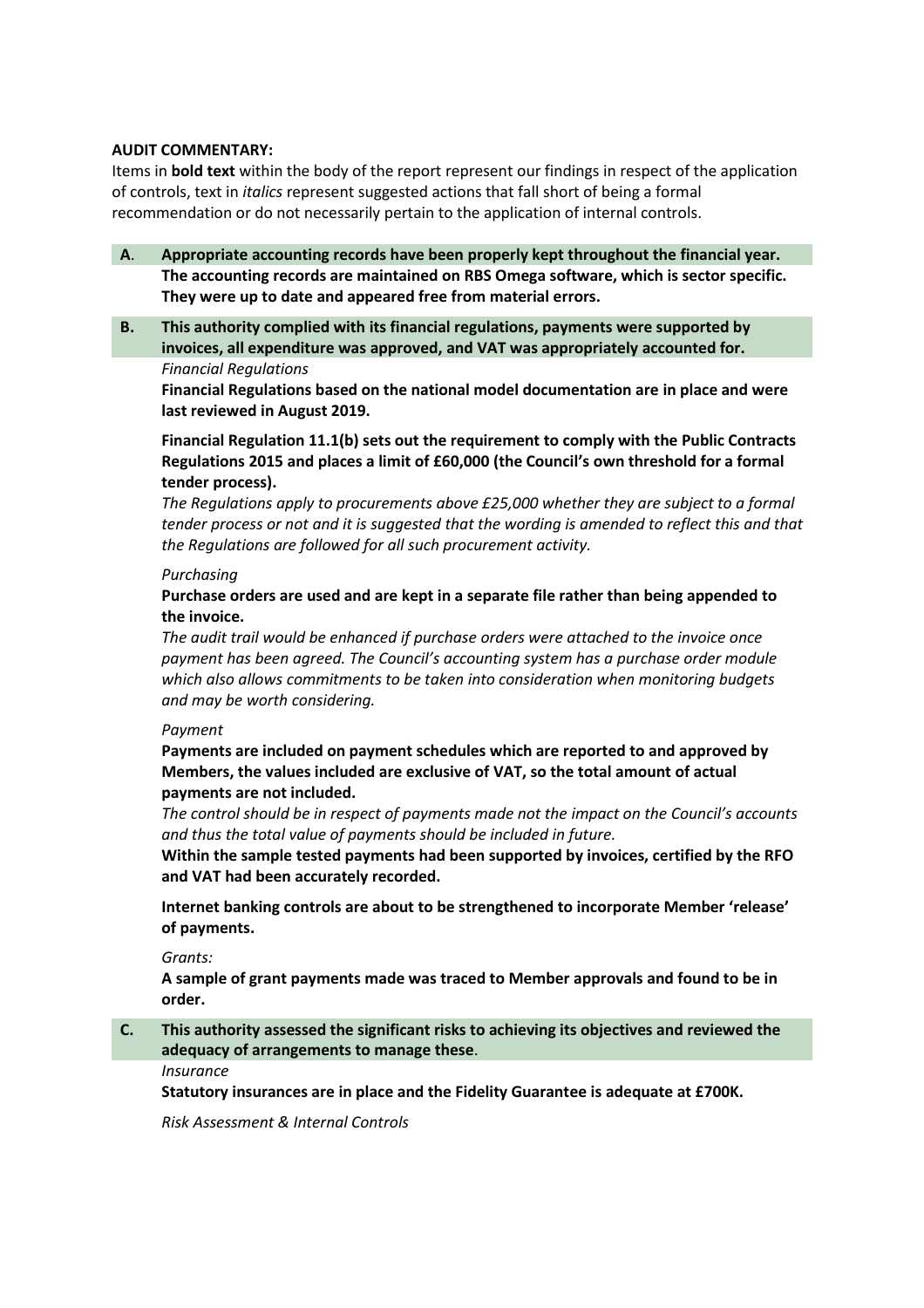**The Council reviewed its risk management arrangements in June 2019 and must be mindful of the requirement to review the effectiveness of its internal controls prior to approving the Annual Governance Statement.**

*The Coronavirus pandemic has had significant impacts on local councils not only in terms of the way that work is carried out but for some there will be significant losses of income and potentially increased costs. The Council's experience should be reflected in its risk management arrangements and continuity planning as well as any financial impact being included in its budget management processes and reserves policies.*

*In addition it is suggested that a formal appraisal of the impact of the pandemic, including (the unlikely) possibility that there is an impact on the 2019/20 accounts, is carried out as part of the Councils approval of the Annual Governance Statement, specifically Assertion 8.*

#### *GDPR*

**The Council is registered as a data controller with the Information Commissioner and has published a suite of policies designed to ensure compliance with the General Data Protection Regulations.**

#### *Business Continuity*

**Computer systems are password protected and regular back-ups are performed.**

# **There are some procedure manuals in place, primarily at the TIC.**

Without a comprehensive set of procedure notes the Council is potentially vulnerable to service disruption in times of staff turnover or absence, it is therefore recommended that: **Recommendation 1**

**Procedure manuals are produced for all key areas in sufficient detail to allow a temporary or new member of staff to undertake the function with minimal disruption.**

*Cash*

**An Investment Strategy is in place designed to ensure that the Council's investment activity is in line with its primary objectives of security and liquidity.**

# **D. The precept or rates requirement resulted from an adequate budgetary process; progress against the budget was regularly monitored; and reserves were appropriate.**

## *Budget setting*

**The budget and precept for 2020/21 were properly approved at Full Council in January 2020 following the production of detailed estimates and due consideration of the impacts on both earmarked and the general reserve.**

**There was however no policy in respect of the level of general reserve that can be held although this has been agreed since the end of the financial year.**

#### *Budget monitoring*

**Budget monitoring reports are presented at most Committee meetings.**

#### *Adequacy of Reserves*

**Total reserves are £391,904 of which the general reserve is £94,175 equating to 16.4% of gross expenditure in 2019/20; below generally accepted parameters and the Council's own minimum reserve policy.**

#### **Recommendation 2**

**The Council reviews its current reserves to ensure it is in compliance with best practice and its own reserve policy.**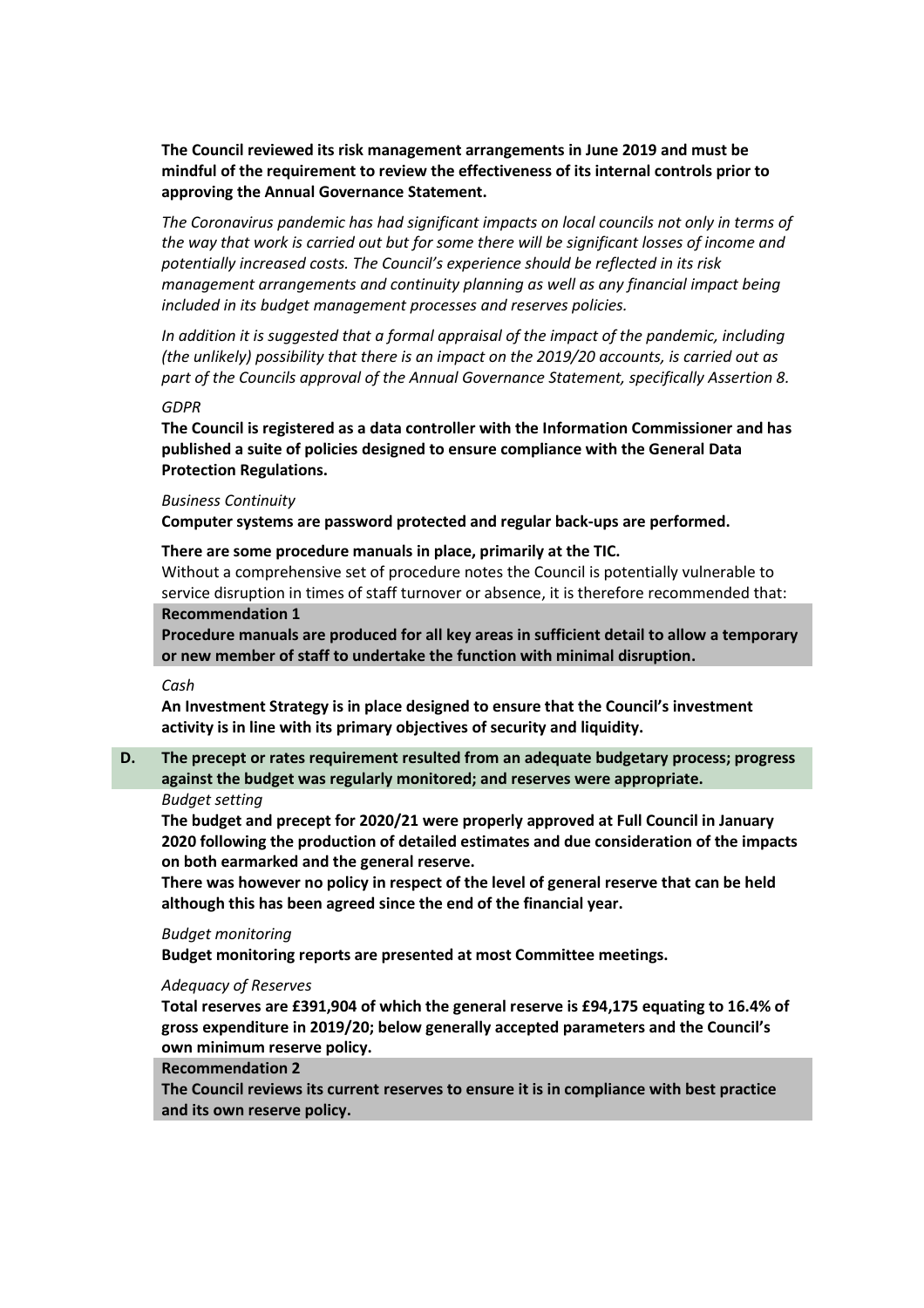**E. Expected income was fully received, based on correct prices, properly recorded, and promptly banked; and VAT was appropriately accounted for.**

#### *TIC/Museum*

**Testing revealed that in a couple of instances takings had not been banked; new procedures have been implemented and we will test them during 2020/21.**

## *Allotments*

**There are allotment registers in place that are used to generate invoices to plot holders; testing revealed no issues to report.**

#### *Lettings*

**A room hire booking system is in place and invoices are raised on the accounting system. Testing showed that charges had been correctly applied and income promptly banked.**

#### *Shop Rents*

**Rental income is charged in line with the leases provided; in one instance a copy of a renewed lease could not be located so we will test that one during the next financial year.**

*VAT claims*

**VAT claims are up to date.** 

**F. Petty cash payments were properly supported by receipts, all petty cash expenditure was approved, and VAT appropriately accounted for.**

**Petty cash is sparingly used and is well controlled. VAT is recovered where possible.**

**G. Salaries to employees and allowances to members were paid in accordance with this authority's approvals, and PAYE and NI requirements were properly applied. Salaries are paid in accordance with Member approvals.**

**PAYE and NI contributions have been properly applied and paid over to HMRC.**

**Pension contributions have been applied based on FTE pay rather than actual pay meaning that some employees have had too much deducted; the Council has been alerted to this by the pension authority and steps to address the matter have been taken.**

- **H. Asset and investments registers were complete and accurate and properly maintained**. **An asset register is in place that meets the needs of proper practice and the value of assets held is accurately reflected in the accounting statements.**
- **I. Periodic and year-end bank account reconciliations were properly carried out. Monthly bank reconciliations have been performed on all bank accounts and they are reviewed by the RFO. There is no evidence that a member has been verifying bank reconciliations in line with Financial Regulation 2.2.**

It is recommended that:

**Recommendation 3**

**A member verifies bank reconciliations on at least a quarterly basis.**

**J. Accounting statements prepared during the year were prepared on the correct accounting basis (receipts and payments or income and expenditure) agreed to the cash book, supported by an appropriate audit trail from underlying records, and where appropriate debtors and creditors were properly recorded.**

**The accounts were prepared on an income and expenditure basis and were in accord with underlying records.**

**Supporting documentation for the external auditor has been prepared.**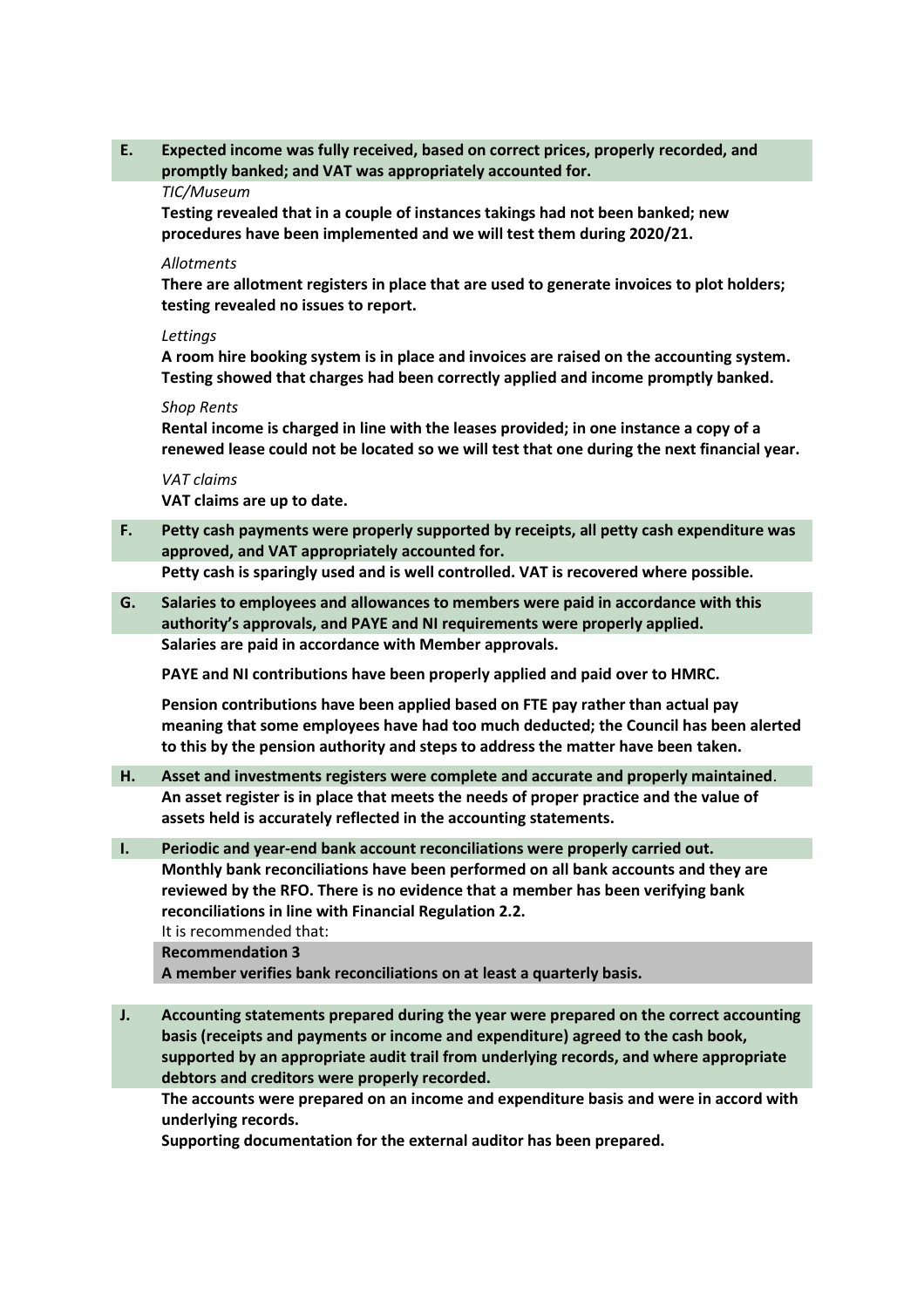- **K. IF the authority certified itself as exempt from a limited assurance review in 2018/19, it met the exemption criteria and correctly declared itself exempt. NOT APPLICABLE.**
- **L. The authority has demonstrated that during summer 2019 this authority has correctly provided the proper opportunity for the exercise of public rights in accordance with the requirements of the Accounts and Audit Regulations. The Council allowed the correct number of days for public inspection and published the requisite documentation.**
- **M. Trust funds (including charitable). The council met its responsibilities as trustee. Trust transactions are separate from those of the Council and Charity Commission Returns have been submitted where required.**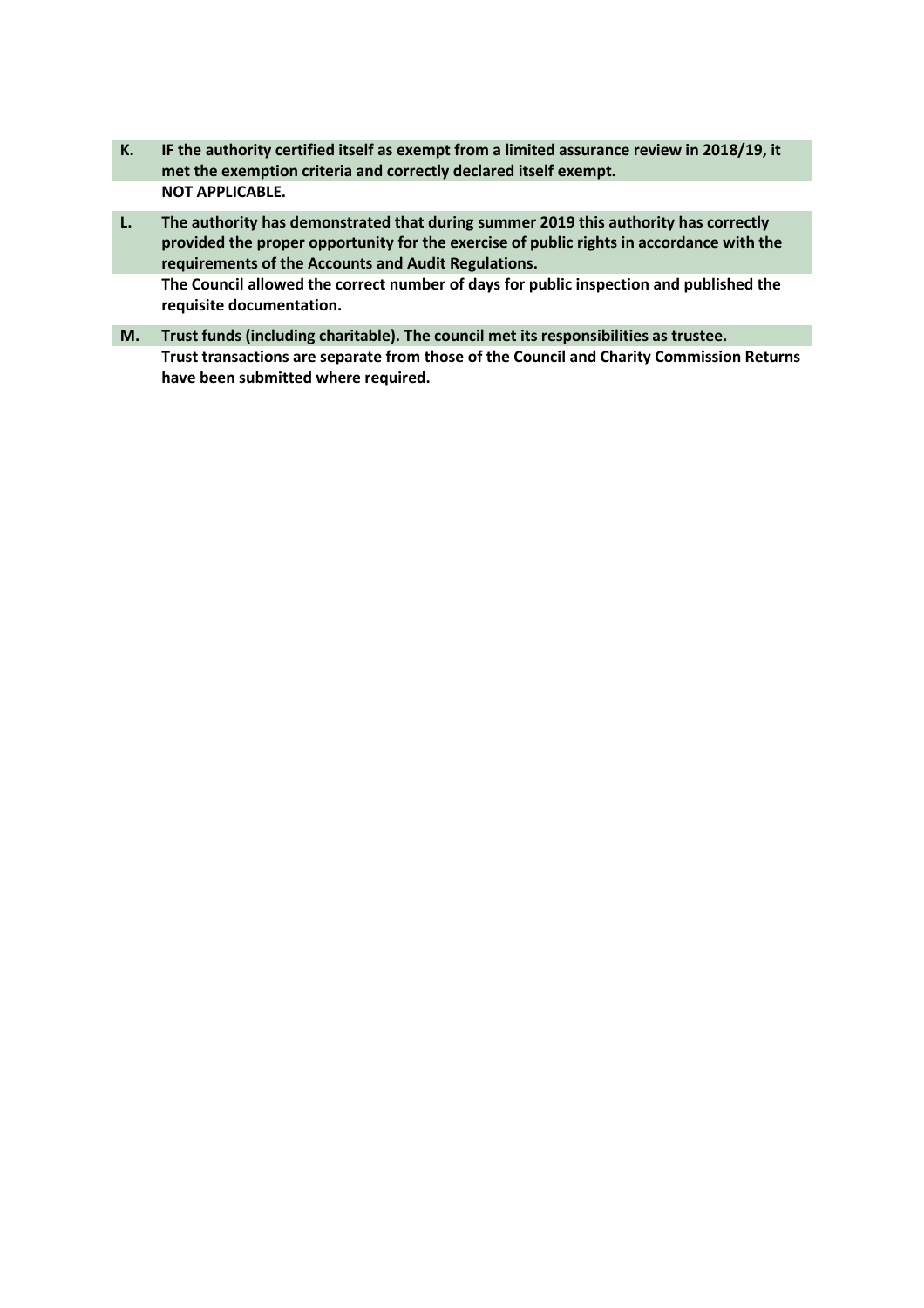| No. | Recommendation                                                 | <b>Management Response</b> | Timescale/            | <b>Follow Up</b>  |  |  |  |
|-----|----------------------------------------------------------------|----------------------------|-----------------------|-------------------|--|--|--|
|     |                                                                |                            | <b>Responsibility</b> | (for auditor use) |  |  |  |
|     | FINAL REPORT 2019/20                                           |                            |                       |                   |  |  |  |
|     | Procedure manuals are produced for all key areas in sufficient |                            |                       |                   |  |  |  |
|     | detail to allow a temporary or new member of staff to          |                            |                       |                   |  |  |  |
|     | undertake the function with minimal disruption                 |                            |                       |                   |  |  |  |
|     | The Council reviews its current reserves to ensure it is in    |                            |                       |                   |  |  |  |
|     | compliance with best practice and its own reserve policy.      |                            |                       |                   |  |  |  |
|     |                                                                |                            |                       |                   |  |  |  |
| 3   | A member verifies bank reconciliations on at least a quarterly |                            |                       |                   |  |  |  |
|     | basis                                                          |                            |                       |                   |  |  |  |